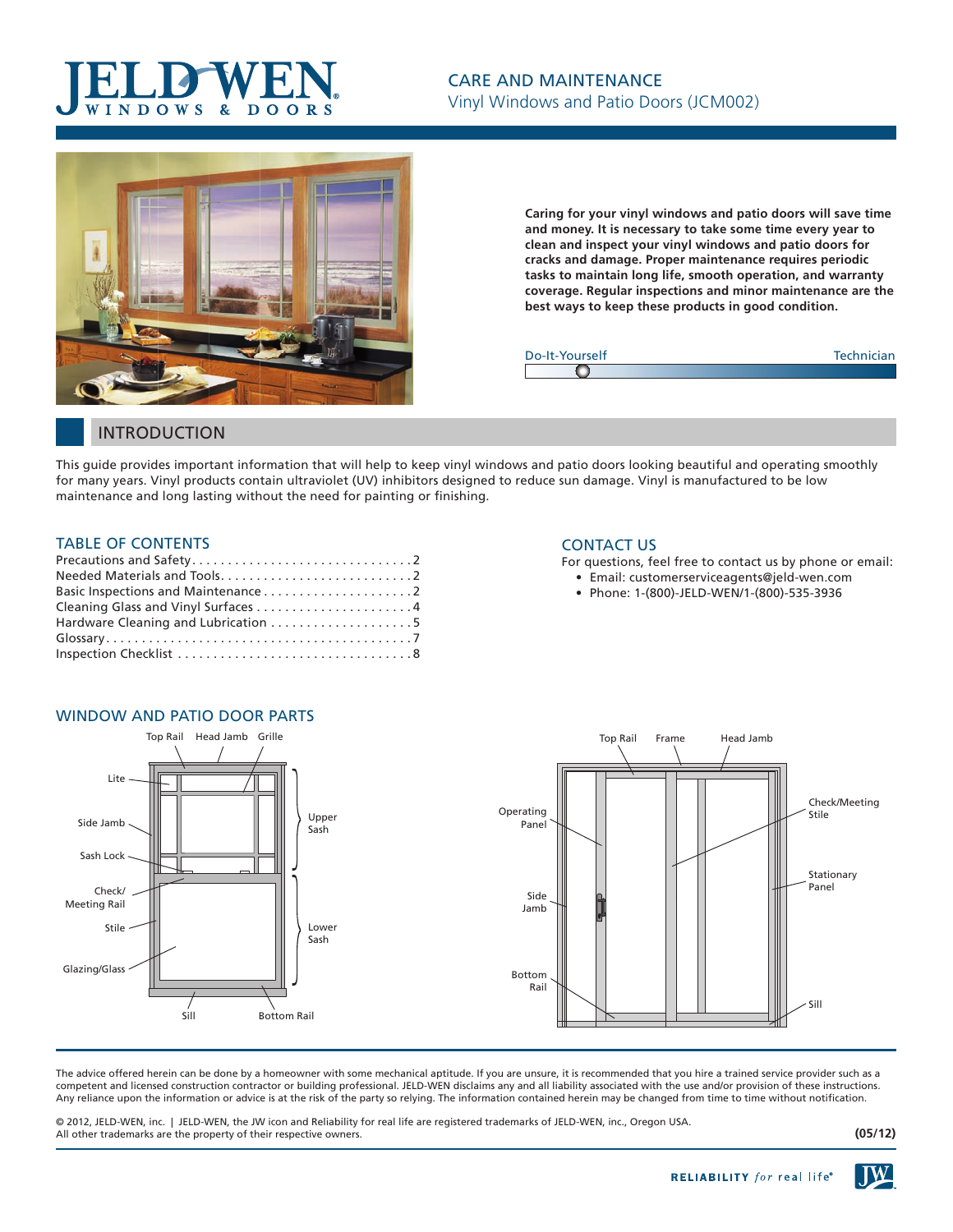## PRECAUTIONS, SAFETY AND CLEANING RECOMMENDATIONS

### PRECAUTIONS AND SAFETY

 $N$  D O W S &

- Some windows have opening control devices installed to help prevent falls, while allowing full operation when manually released. Know how to operate these devices before an emergency occurs. See the full Safety and Operating Instructions at www.jeld-wen.com.
- Window insect screens are not security devices and will not prevent a child or anyone from falling through.
- Never mix cleaners or solvents. This may be dangerous as well as ineffective.
- Use help when working with a large window sash or patio door panel to avoid injury.
- Use proper/safe equipment and precautions when cleaning and servicing the exterior side of windows above ground level.
- If using commercial cleaning or finishing products or solvents, carefully read and follow safety instructions, warnings, cautions and disposal instructions on manufacturer's labels. Wear appropriate safety gear (e.g. clothing, goggles, gloves) and provide plenty of ventilation.
- Immediately clean spills.
- Most solvents are flammable and/or toxic and must be handled with extreme care. Do not use near open flame, sparks, or electrical motors.

## NEEDED MATERIALS AND TOOLS

- Baby shampoo or mild soap and water or vinegar and water
- Several clean, soft, non-abrasive, absorbent Chamois or lintfree dry cloths
- Soft bristle brush
- Spray bottle
- Vacuum cleaner
- Sponge

## BASIC INSPECTIONS AND MAINTENANCE

### INSECT SCREENS

1. Inspect for the following:

- Cuts, scratches, or holes
- Looseness; tighten excessively loose screws.
- 2. Maintain:
	- Lightly lubricate tracks with silicon spray.
	- During freezing, optional retractable screens should be fully retracted.
	- Clean tracks with a vacuum.
- 3. Replace or repair damaged screens; if replacement is necessary, contact a local supplier for repair or replacement information.

Your local hardware or home improvement store is a good source for supplies and information on screen repair.

#### Cleaning

- 1. Remove screen and place screen into tub or shower if indoors; on lawn or hard surface if outdoors (avoid exposure to dirt). For retractable screens, clean in place.
- 2. Gently spray with water and brush lightly with soft bristle brush until clean (use gentle spray nozzle setting).

### RECOMMENDATIONS

- Do not power-wash windows or use a garden hose; this can cause seal failure and allow water to enter the structure.
- When cleaning exterior, multi-story windows, begin with the upper story and work down.
- Avoid using metal tools, razor blades, or other sharp objects and abrasive cleaners. They can damage window surfaces, scratch glass and remove exterior glass coatings.
- Aggressive cleaners or solvents can damage vinyl surfaces and may cause yellowing. Immediately rinse and dry.
- Do not allow cleaners to puddle or collect at glass edges near glazing materials.
- Avoid cleaning in direct sunlight or in temperatures too hot or too cold.
- Avoid excessive rubbing and over-cleaning.
- Do not scour.
- Clean and rinse one area at a time.
- Clean twice a year (monthly in coastal areas) or when dirty.
- After-market tints and films are not recommended, as they may cause damage to the glass and/or sealant.
- Appropriate solvent (for hardware only)
- Commercial glass cleaning products or solvents (for stubborn stains)
- Plastic putty knife (for paint or label removal)
- Plastic wrap (for label removal)
- Spray silicone

For stubborn dirt,

- 1. Gently scrub with soft bristle brush with mild soap and water.
- 2. Rinse clean.
- 3. Reinstall screen when dry.

Tips for best operation of optional retractable patio door screens

- Use caution when moving heavy objects over tracks.
- If additional magnetic force is required, adjust strike plate so that flat side faces magnets.
- Do not apply excessive pressure to the screen handle; check for obstructions or misaligned tracks.
- If screen binds, try slightly loosening track screws, and/or add a lubricant such as silicon spray.

**Note! Screens may not be covered under manufacturer's warranty. To be sure, ask your supplier or distributor.**

2

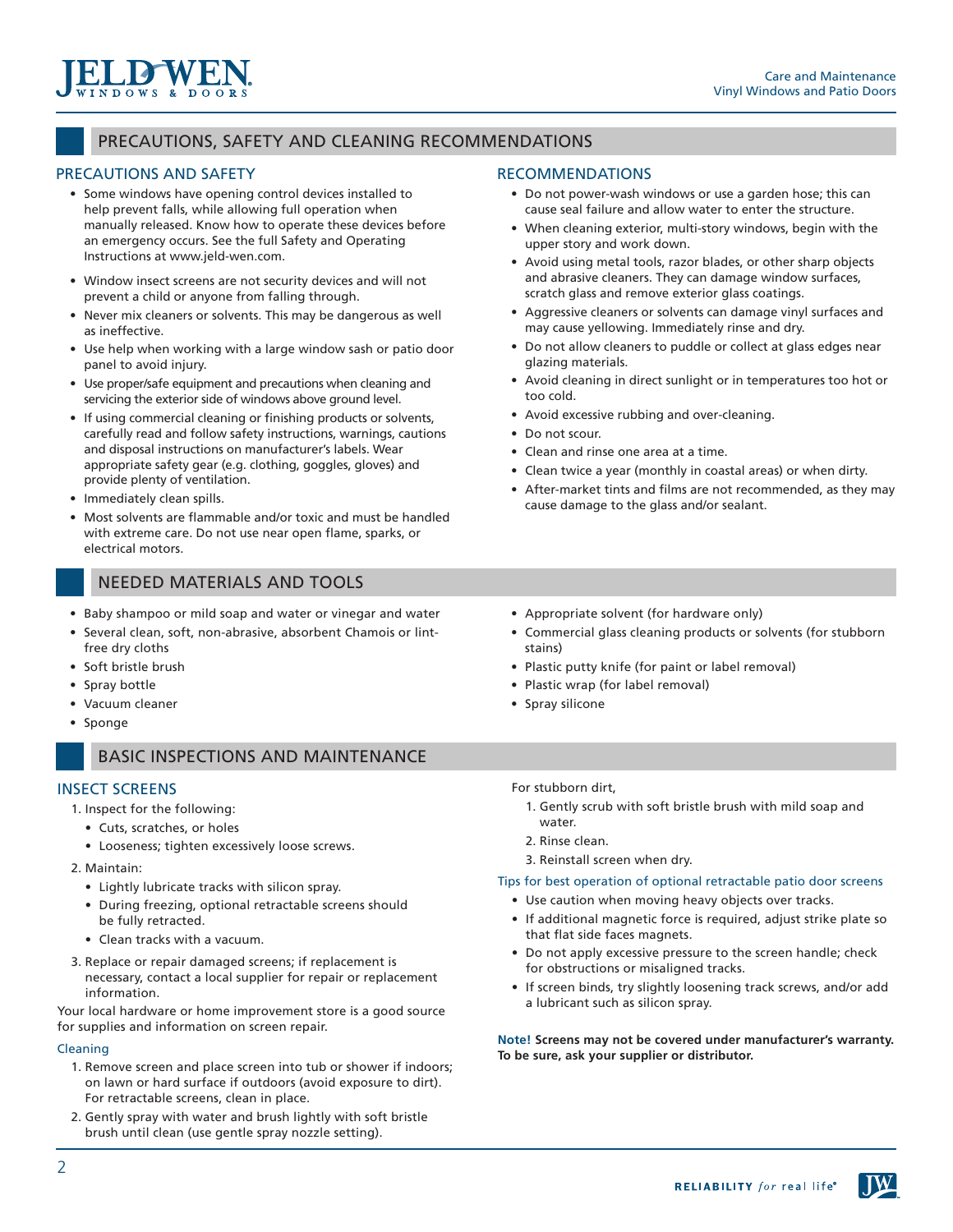

## BASIC INSPECTIONS AND MAINTENANCE – CONTINUED

### SASH/PANEL INSPECTION

Inspect sash or patio door panel annually (monthly for coastal areas). If the window has a removable sash, it may be helpful to remove it before inspection.

- Inspect optional opening control devices for proper operation. Contact us if not operating properly.
- Inspect stiles and rails for damage (cracks or splits in vinyl surfaces).
- Check glass for cracks. If cracked, call your local glass supplier for replacement.
- For insulating glass units, look for moisture or fogging between glass panes (most likely to occur on cold mornings). This may be an indication of seal failure. Call us for recommendations.

### **WEATHERSTRIP**

Inspecting and maintaining weatherstrip can help avoid costly structural damage from water leakage and energy loss due to air and/or water infiltration. Replace weatherstrip that is missing, torn, cracked, brittle, discolored, gummy, or that has no "bounce back" when pressed down. Call us for replacement instructions.

#### **Precautions**

- We recommend denatured alcohol for non water-soluble cleaning. Lacquer thinner may be used in small amounts, but only as directed. Thoroughly rinse any vinyl surfaces that come into contact with lacquer thinner. Other solvents such as mineral spirits or petroleum-based products may damage or dissolve weatherstrip.
- When using alcohol, always test small area first to avoid product damage.
- Do not use anything sharp near weatherstrip.

#### Light Cleaning

- 1. Clean with damp cloth or mild soap and water.
- 2. Rinse and dry thoroughly.
- 3. Repeat if necessary.

#### Non Water-Soluble Cleaning

Clean with denatured alcohol on soft cloth. If denatured alcohol doesn't work:

- 1. Clean with small amount lacquer thinner on soft cloth.
- 2. Repeat if necessary.
- 3. Clean with mild soap and water, then rinse. If unsuccessful, consider replacing weatherstrip.

#### Repair

If weatherstrip is loose or falling out of the kerf:

- 1. Carefully remove weatherstrip.
- 2. Apply thin bead of silicone sealant into kerf.
- 3. Reinstall weatherstrip.
- 4. Hold in place with tape for 24 hours.
- 5. Carefully remove tape.

### GUTTERS AND OVERHANGS

Gutters and overhangs protect windows and patio doors from excess water exposure. Clear at least once per year.

### WEEP SYSTEM

Vinyl windows and patio doors are not subject to moisture damage; however, damage could develop in the structure around the unit if water does not drain properly from the sill area to the exterior.



Interior weep holes are usually a rectangular or round hole cut

in the vinyl in the bottom of the sill track or in the face of a vertical member of the sill near the bottom. Weep holes may be covered by a sill insert or roller track. Access to these weep holes may require removal of the sash or panel and then removal of the snapped in sill insert or roller track. Sash/panel removal can be awkward, see the appropriate product guide at www.jeld-wen.com/resources for safety recommendations and the proper procedure for removing the sash or panel.

Exterior weep holes are usually a round or rectangular hole cut in the exterior face of the vinyl sill. These may have a small flap or baffle covering the hole.

1. Regularly clean sill track with vacuum or wipe thoroughly with damp cloth. Thoroughly remove any blockage in the corners and from the exterior weep holes caused by



caulking, masonry or stucco products or a piece of trim.

2. Pour small amount of water (1 cup) into interior sill track. If water does not drain quickly from the sill through the weep system, insert a thin wire into weep hole to clear the blockage. When clearing exterior weep holes, the passages through the inside of the frame may be slightly offset to the left or right. Do not insert the wire farther than necessary because the insulating glass unit may be damaged. Call us if unsure. Repeat until water runs clear to the exterior. If not successful, call a service technician.

#### EXTERIOR SIDING JOINT

A proper seal of the joint between the window and the exterior surface of the structure will keep water and/or air from leaking into the house. Inspect the sealant joint for:

- Cracks
- Voids
- Deteriorating areas (e.g. loss of adhesion)
- Repair damaged sealant with a best quality sealant.

#### **Note! Do not apply sealant to areas where installer or contractor did not originally seal. Seek professional advice from an installer or contractor if unsure.**

When repairing a sealant joint, 100% silicone sealant is the most durable, but it cannot be painted. Use 100% polyurethane sealant if painted. Follow sealant manufacturer's instructions for proper application.

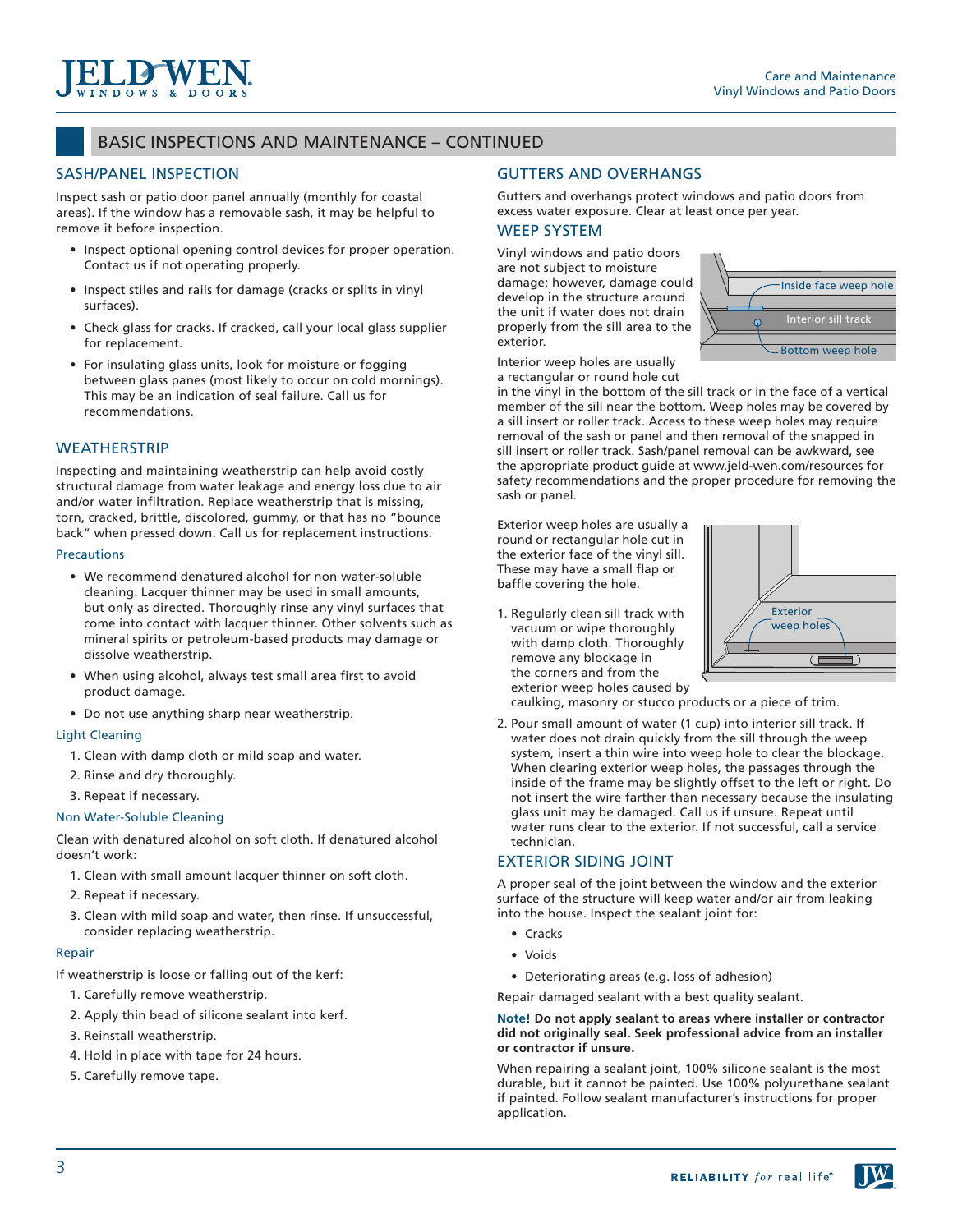## CLEANING GLASS SURFACES

Some window sashes may be removed (horizontal slider), tilted in (tilt single and double-hung), or opened (casements without egress hinges) for easier access to the exterior surface. For specific details on sash removal, please refer to the appropriate product guide for your window at **www.jeld-wen.com/resources.**

Some products are available with optional Neat® glass. Neat glass stays cleaner longer with less maintenance and needs no manual activation. Clean Neat<sup>®</sup> glass using the same recommendations for standard glass. For more information visit www.cardinalcorp.com.

### GENERAL CLEANING

Prepare cleaning solution (1 tsp baby shampoo to one gallon of water or 1-1/2 cups vinegar to one gallon of water).

- 1. Rinse surface with clean water from top to bottom.
- 2. Clean with mild soap and water and sponge or soft brush with uniform pressure horizontally, then vertically.

Note! **Quickly rinse and dry any run-down. Don't allow cleaning solutions to collect or puddle on vinyl surfaces, crevices, etc.**

- 3. Promptly rinse thoroughly with clean water (sponging while rinsing may be helpful; do not allow cleaning solution to dry on the glass or vinyl surface).
- 4. Wipe dry with lint-free, dry cloth.
- 5. If necessary, repeat steps above until clean.
- 6. Dry window frame and sill with separate cloth.

#### PAINT REMOVAL

- 1. Soak dried latex paint drips with warm water and baby shampoo solution.
- 2. Wipe with damp cloth or sponge.
- If needed,
- 3. Scrape gently with plastic putty knife. Repeat soak and scrape.
- 4. Repeat if necessary.

**Note! For oil-based paint drips, consult local paint professional.**

### LABEL REMOVAL

Slowly peel from one corner. If label tears or sticks, moisten with soapy water and gently scrape with plastic putty knife. Stubborn labels can be soaked with soapy water and covered overnight with plastic wrap. Gently remove with plastic putty knife.

#### STUBBORN STAIN REMOVAL

For stubborn stains, commercial glass cleaning products may be necessary.

- Apply small amount directly to the stain. Avoid spilling or dripping down the glass.
- Some persistent stains may need higher strength cleaning solutions that contain active ingredient chemicals such as toluene, xylene, mineral spirits or naphtha. Special care must be taken when using these types of cleaners. Avoid getting onto vinyl surfaces.
- For oil and grease, try baking soda and water or washing soda and water.
- Rinse thoroughly with clean water and dry.

#### MORE INFORMATION ON GLASS CLEANING

- The Glass Association of North America (GANA): www. glasswebsite.com
- Cardinal Glass Industries: www.cardinalcorp.com

**Note on Websites! Website content is subject to change and should be used for informational purposes only. JELD-WEN is not responsible for third-party information.**

## CLEANING VINYL SURFACES

Prepare cleaning solution (1 tsp baby shampoo to one gallon of water or 1 1/2 cups vinegar to one gallon of water).

- 1. Rinse surface with clean water from top to bottom.
- 2. Clean with mild soap and water and sponge or soft brush with uniform pressure horizontally, then vertically.

**Note! Quickly rinse and dry any run-down. Don't allow cleaning solutions to collect or puddle on vinyl surfaces, crevices, etc.**

- 3. Promptly rinse thoroughly with clean water (sponging while rinsing may be helpful; do not allow cleaning solution to dry on the glass or vinyl surface).
- 4. Wipe dry with lint-free, dry cloth.
- 5. If necessary, repeat steps above until clean.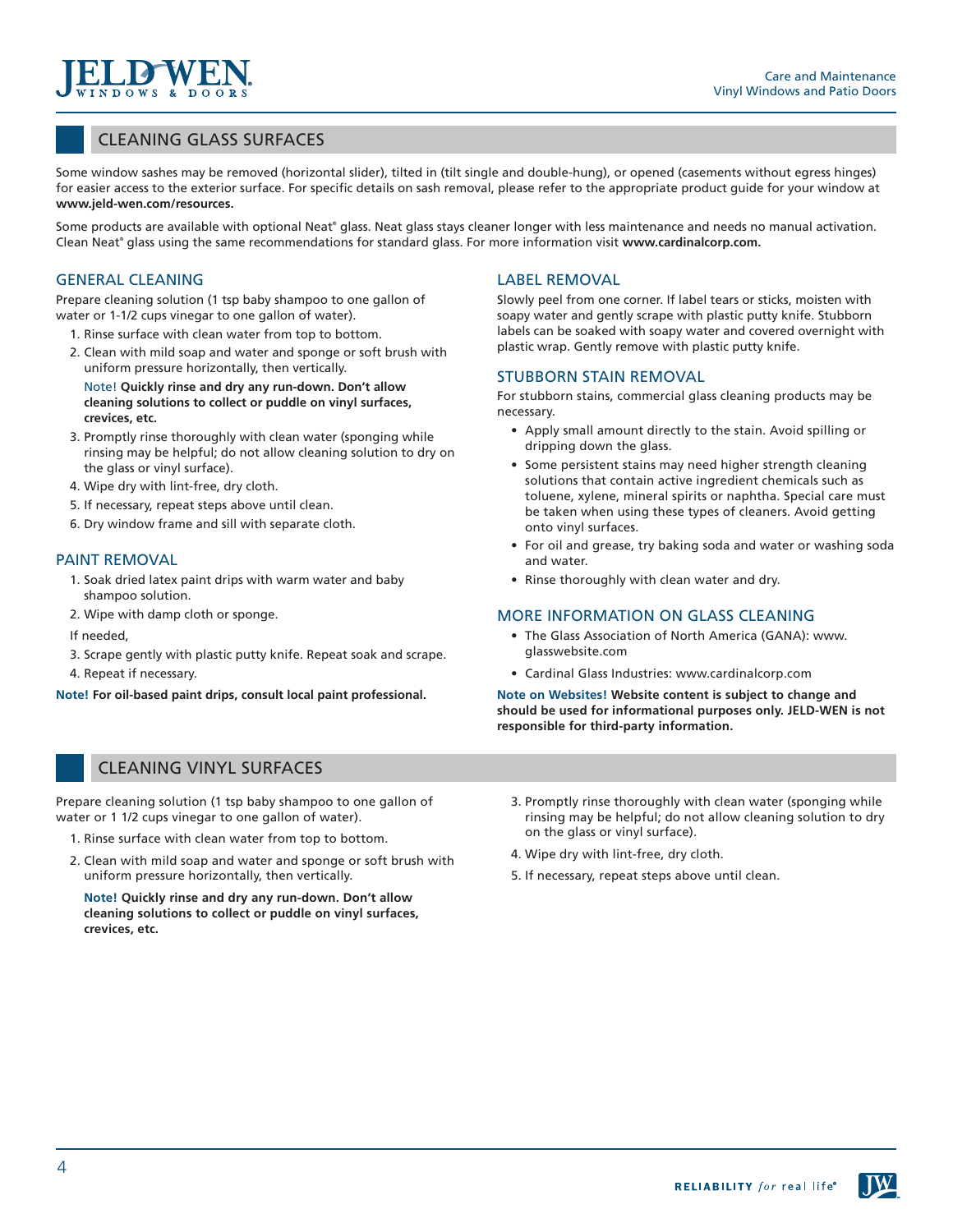## HARDWARE CLEANING AND LUBRICATION

Cleaning and lubrication help to maintain and restore smooth operation to movable parts of windows and patio doors and, in most cases, offer corrosion protection. Always thoroughly clean hardware before lubricating.

Maintain hardware any time windows are not opening or closing properly or at least biannually (monthly for coastal areas) for the following:

- Clean dirt/debris
- Tighten loose screws
- Replace damaged hardware

### PRECAUTIONS

The following substances may damage protective hardware finishes. Do not use:

- Vinegar-based cleaners
- Citrus-based cleaners (lemon, etc.)
- Paint removers
- Window cleaners
- Brick/siding washes
- Any other industrial or abrasive cleaners

#### HARDWARE CLEANING

#### General Cleaning

- 1. Remove hardware for easier cleaning.
- 2. Use mild soap and water on a soft cloth or sponge; rinse and wipe dry.

#### **Note! For stubborn dirt, use a soft bristle brush to gently scrub.**

- 3. Apply several coats of high quality, non-abrasive car wax.
- 4. Reinstall hardware.

### HARDWARE LUBRICATION

Different hardware parts need different types of lubricants.

#### Suggested Lubricant Types

#### **White or Lithium Grease:**

Protects metal surfaces against corrosion, reduces friction and wear on moving parts, and is an excellent multi-purpose lubricant.

**Light Oil (such as 3-in-One® ):** Use for sliding or rotating joints.

**Graphite (spray black carbon powder):** Use for door lock key ways and hinges. **Note! Use care when applying graphite to prevent possible staining of parts.**

#### **Spray Silicone:**

Use for slider tracks, jamb liners, and weatherstrip. **Note! Do not spray directly onto hardware surfaces. Spray onto clean cloth to apply.**

#### Plastic Hardware

Most hard plastic hardware parts (e.g. sash retainer latches) require periodic cleaning for smooth operation and do not require lubrication.

Use caution with silicone-based sprays. Apply only in small amounts and do not overspray. Wipe off excess lubricant to avoid staining and/or damage to other window or patio door parts. Silicone may cause some hard plastic parts to become brittle.

### HARDWARE TYPES

**Metal hardware** offers functionality, aesthetic appeal and resistance to corrosion but is not totally corrosion proof. Replace corroded hardware.

**Plastic hardware** offers high resistance to the elements; however, over time, can deteriorate from ultraviolet light, heat, cold, and chemical exposure.

### Heavy Cleaning

Solvents, abrasives, and other cleaners could cause damage to protective coatings on hardware. If the general cleaning procedure is not sufficient, call us for recommendations.

#### Butt Hinges

**Note! Butt hinges are located on swinging patio doors and some window styles.** Lubricate hinges with light oil (3-In-One® oil or equivalent) annually or when noisy.



### Slider Tracks and Jamb Liners

Slider tracks or jamb liners can become dirty and difficult to operate. Clean and lubricate as follows:

- 1. Remove sash(es).
- 2. Vacuum track or wipe with a soft cloth.
- 3. Apply spray silicone to dry, soft
- cloth. Wipe onto track, jamb liner and/or weatherstrip. Do not apply silicone to pile (fuzzy) weatherstrip.
- 4. Reinstall sash(es) and check operation.

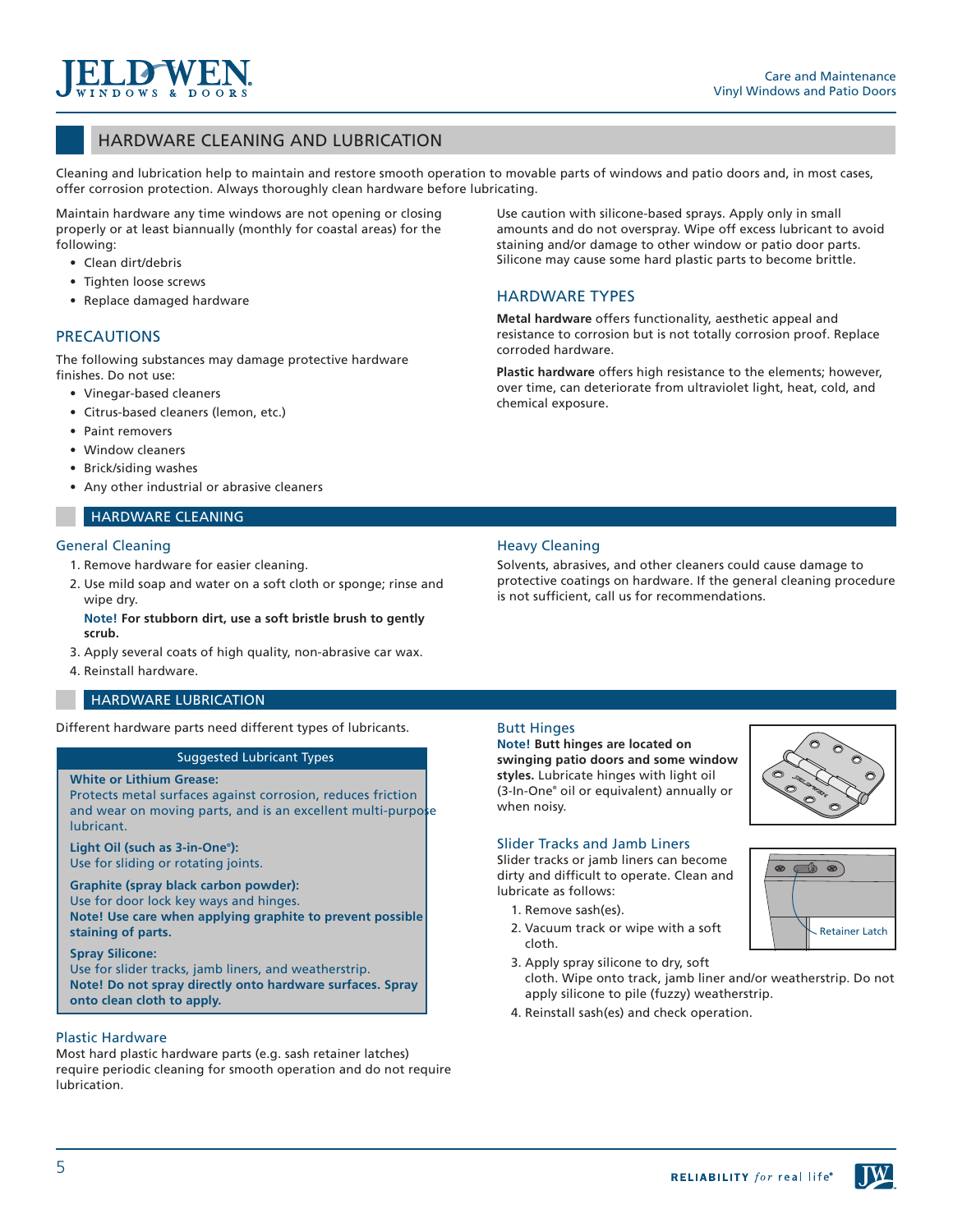

### HARDWARE LUBRICATION – CONTINUED

#### Casement/Awning Hardware

**Note! New operators and hinges are already greased and oiled and should not need lubrication. Periodically lubricate operator gear mechanisms with white or lithium grease.**



There are two types of operators with gear mechanisms:

- Removable cover
- Non-removable cover with the gears reachable through the back

For operators with removable covers:

**Note! Some handle styles don't have screws and will just pull off.**

- 1. Remove set screw on crank handle with small screwdriver or Allen wrench; remove handle.
- 2. Gently remove plastic cover (lift from the base).
- 3. Apply grease to gears and oil to joints.

For operators with non-removable covers:

- 1. Use a small mirror for a better view of the gears.
- 2. Apply grease/oil through back side of operator.

#### Casement/Awning Rotating Joints

Light oil provides lubrication for rotating joints such as hinge pivots. Spray lubricants or graphite are acceptable, but need frequent application.

- 1. Open window for access to joints.
- 2. Oil as shown.

#### Patio Door Rollers and Multi-Point Locks

**Removing patio door panels can be dangerous and should be performed by service personnel or at least with additional help.**

- 1. Remove door panel.
- 2. Tip door panel for access to rollers on the bottom.
- 3. Lubricate rollers where the shaft goes through the middle of the wheels with light oil.
- 4. Lightly oil multi-point lock at each latch point.
- 5. Spray keyway lock with graphite lubricant.

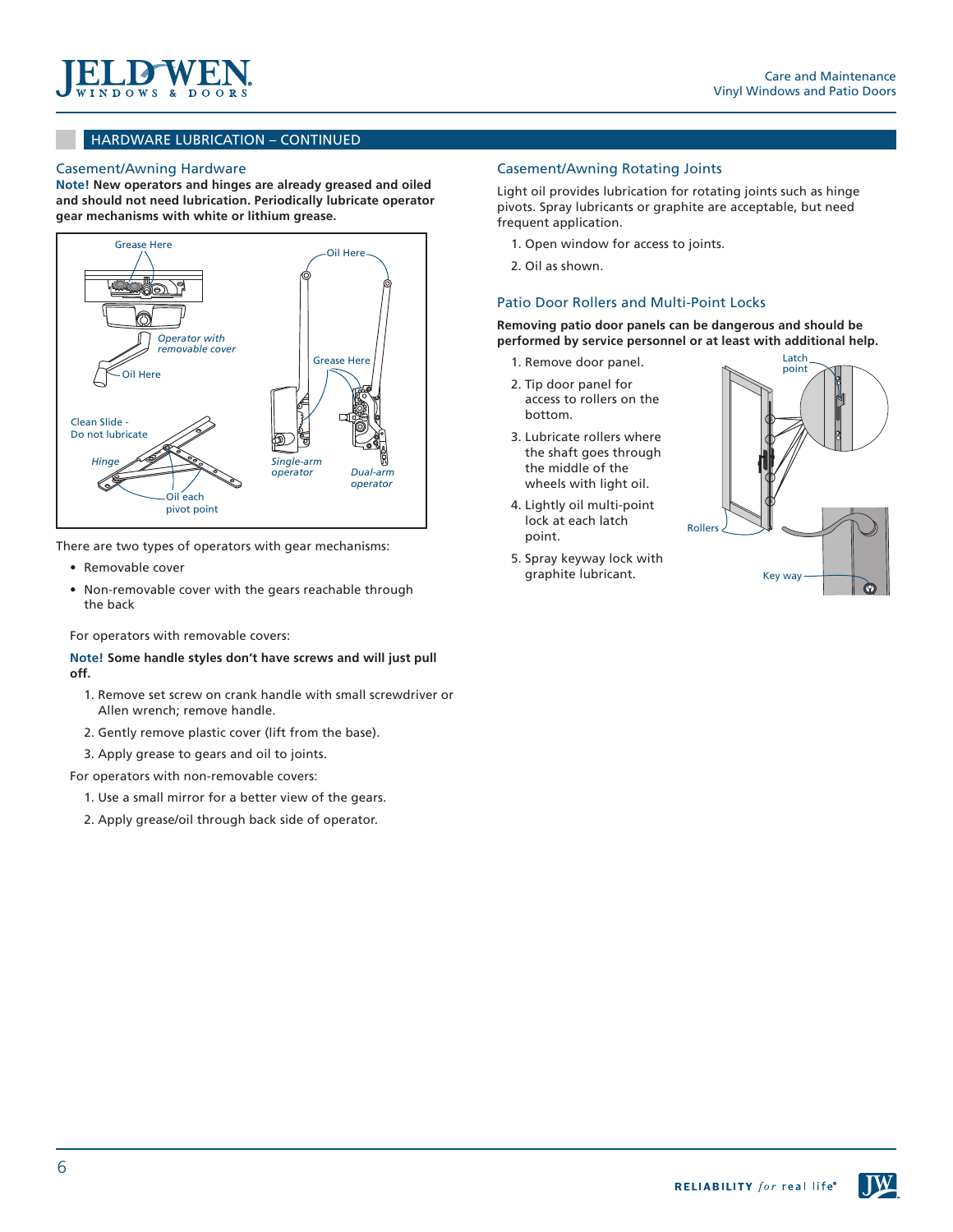

## GLOSSARY

#### **Casement**

A window with a sash that opens from the side like a door.

#### Double-Hung

A window with an upper and lower sash that slide vertically past each other.

#### Egress Hinge

A hinge used in conjunction with certain casement windows to allow a wider opening to meet emergency exit requirements.

# Frame

The assembly of structural members (head, sill and jambs) used to fasten the window/patio door to the structure.

#### Grille

A Decorative grid on the interior or exterior of the glass or between the glass panes.

#### Insulated Glass Unit

A sealed assembly of two or more panes of glass separated by a spacer.

#### Jamb Liner

A removable balance system that fits into the side jamb.

#### Kerf

A groove that often holds weatherstrip.

Keyway

The slot in the lock where the key is inserted.

### Patio Door Panel

An assembly comprised of stiles (vertical pieces), rails (horizontal pieces) and the patio door's glass.

#### Rail

The horizontal piece of a sash or panel.

#### Retainer Latch

Secures sash into jamb to guide during operation. Releases to tilt for easy cleaning or removal.

#### Sash

An assembly comprised of stiles (vertical pieces), rails (horizontal pieces) and the window's glass.

#### Seal Failure

The airtight seal between two panes of an insulating glass unit has broken and is usually discovered when excess moisture fogs the inside of the glass panes.

#### Side Jamb

The vertical frame member on either side of the window or patio door.

### Sill

The bottom horizontal frame member of a window.

### Sill Track

The track on the sill of a sliding/gliding window or patio door that guides the sash as it opens and closes.

### Slider

A window with one or more sashes that slide horizontally.

#### Stile

The vertical piece of a sash or panel.

#### **Weatherstrip**

A strip of material that covers the joint between two separate parts of a window or patio door and is used to prevent rain, snow and cold air from entering.

#### Weep Hole

The visible exit or entry part of a water drainage system used to drain water out of a window unit.